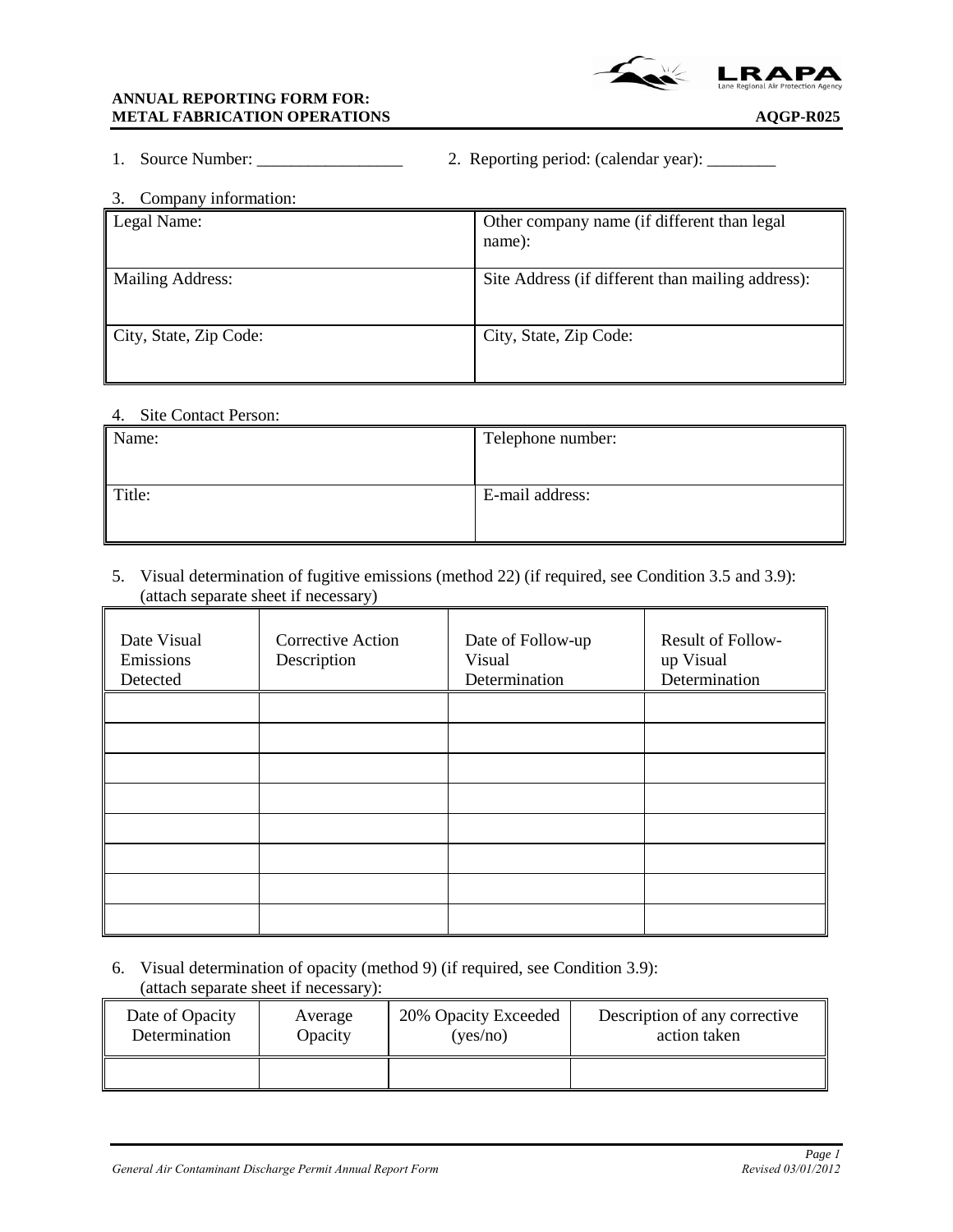

### **ANNUAL REPORTING FORM FOR: METAL FABRICATION OPERATIONS AQGP-R025**

# 7. Facility-wide welding rod usage:

| Welding<br>Process Type | Electrode Type | <b>Electrode Usage</b><br>Pounds | Welding<br>Process Type | Electrode Type | Electrode Usage<br>Pounds |
|-------------------------|----------------|----------------------------------|-------------------------|----------------|---------------------------|
|                         |                |                                  |                         |                |                           |
|                         |                |                                  |                         |                |                           |
|                         |                |                                  |                         |                |                           |
|                         |                |                                  |                         |                |                           |
|                         |                |                                  |                         |                |                           |
|                         |                |                                  |                         |                |                           |
|                         |                |                                  |                         |                |                           |

# 8. Facility-wide metal processed:

| Metal Type | Metal Processed (pounds) | Metal Type | Metal Processed (pounds) |
|------------|--------------------------|------------|--------------------------|
|            |                          |            |                          |
|            |                          |            |                          |
|            |                          |            |                          |
|            |                          |            |                          |
|            |                          |            |                          |
|            |                          |            |                          |
|            |                          |            |                          |
|            |                          |            |                          |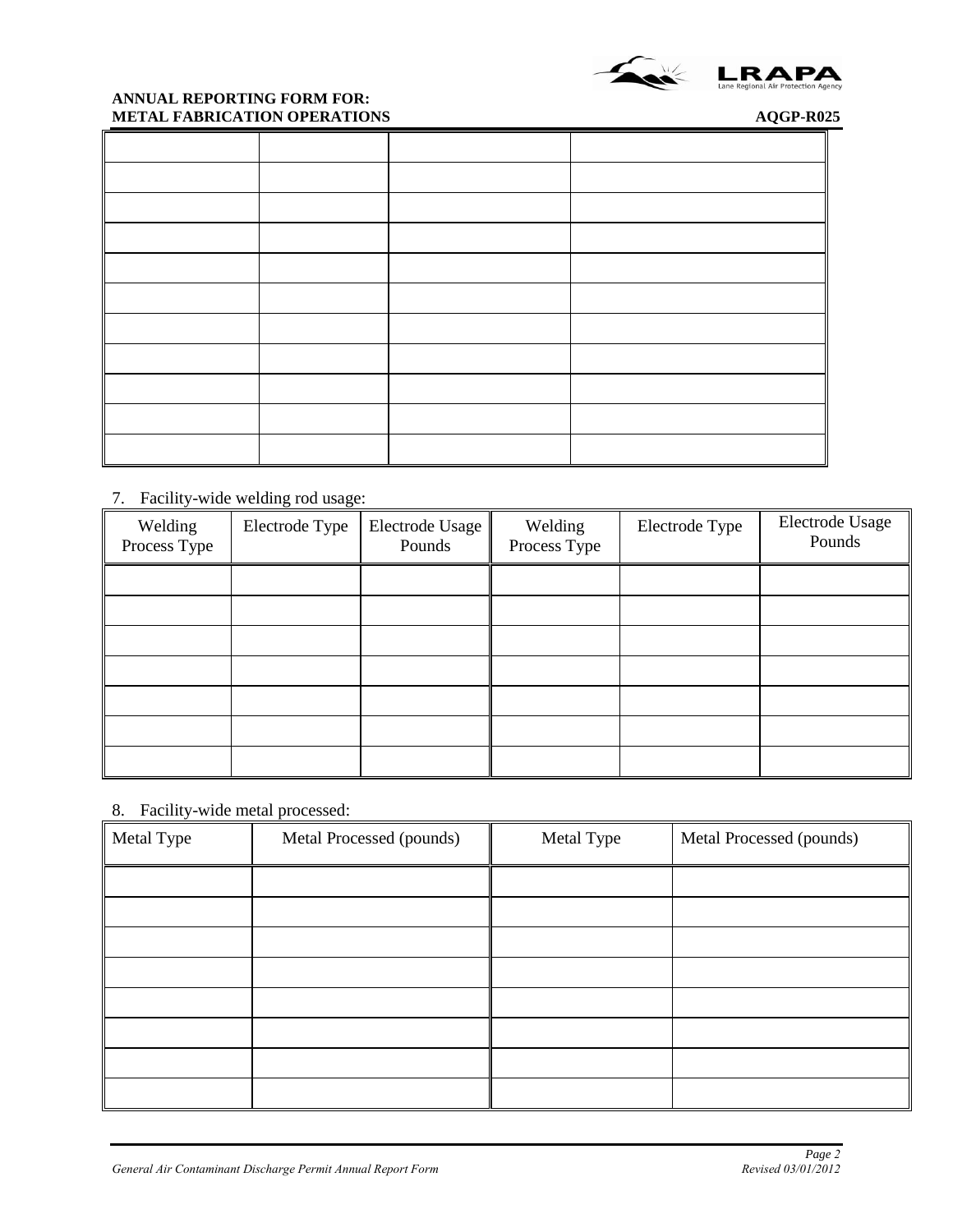

| 9. Facility-wide fuel usage (i.e., natural gas, propane, diesel, oil, used in boilers, heaters, ovens, etc.): |
|---------------------------------------------------------------------------------------------------------------|
|---------------------------------------------------------------------------------------------------------------|

| Fuel Type | Fuel Usage | Fuel Usage Units<br>(gallons, therms,<br>$etc.$ ) | Fuel Type | Fuel Usage | Fuel Usage Units<br>(gallons, therms,<br>etc.) |
|-----------|------------|---------------------------------------------------|-----------|------------|------------------------------------------------|
|           |            |                                                   |           |            |                                                |
|           |            |                                                   |           |            |                                                |
|           |            |                                                   |           |            |                                                |
|           |            |                                                   |           |            |                                                |
|           |            |                                                   |           |            |                                                |

10. Facility-wide abrasive material usage:

| Abrasive Type | Abrasive Usage<br>(pounds) | Abrasive Type | Abrasive Usage<br>(pounds) |
|---------------|----------------------------|---------------|----------------------------|
|               |                            |               |                            |
|               |                            |               |                            |
|               |                            |               |                            |
|               |                            |               |                            |
|               |                            |               |                            |

11. Abrasive blasting dust generation minimization: Describe measures taken to minimize dust generation during emptying of abrasive blasting enclosures (see Conditions 3.3 through 3.5)

12. Machining excess dust minimization: Describe measures taken to minimize excess dust in the area surrounding machining operations (see Condition 3.6)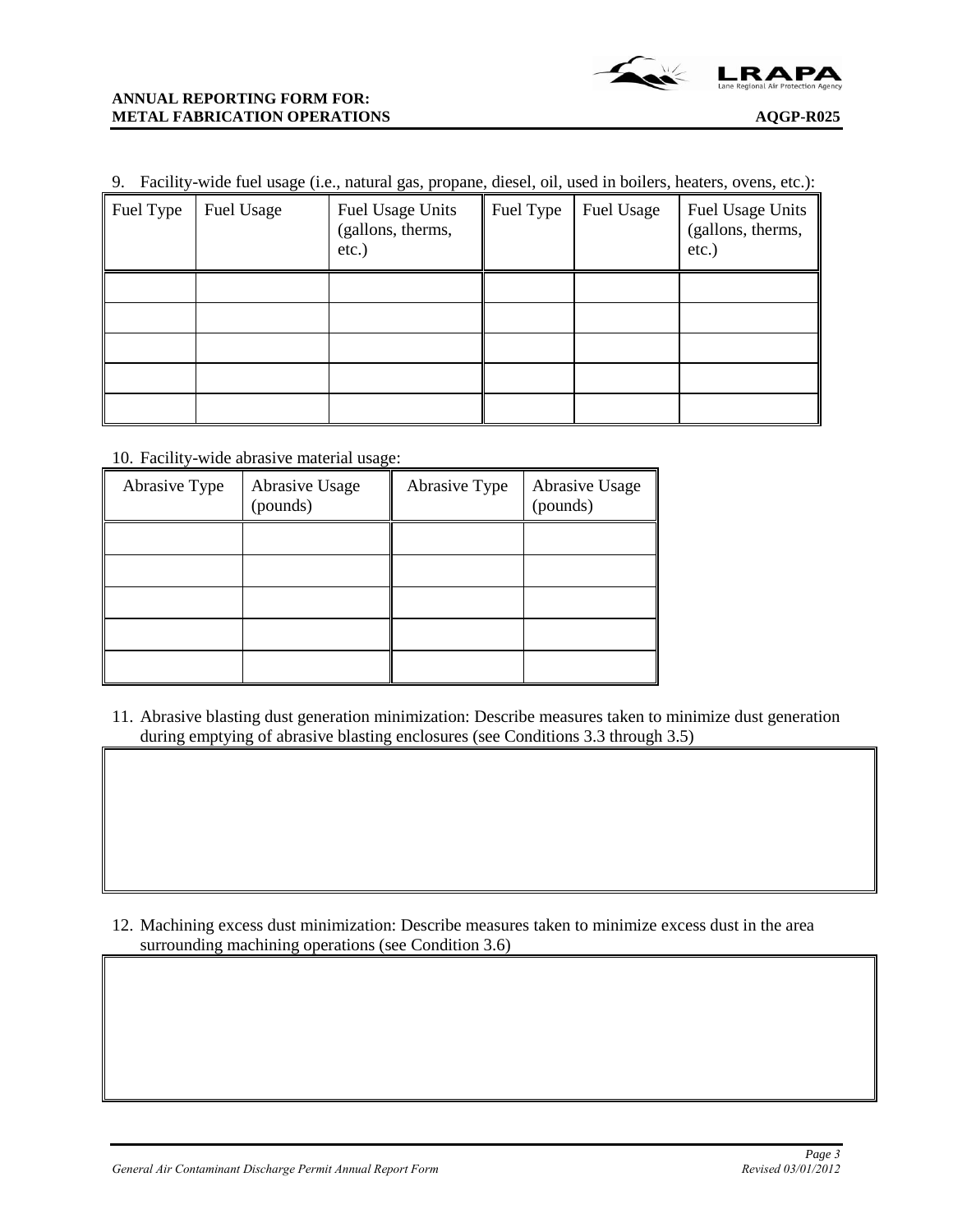13. Dry grinding and dry polishing dust minimization: Describe measures taken to minimize excess dust in the area surrounding dry grinding and dry polishing machines (see Condition 3.7)

14. Welding emission minimization: Indicate and describe which steps you are taking to minimize welding metal fabrication hazardous air pollutant emissions (see Condition 3.9.b)

| Welding<br>process<br>type | Electrodet | Welding process<br>variations | Filler<br>metals,<br>sheilding<br>gases or<br>carrier<br>gases | Welding<br>process<br>variables | Capture and<br>control system |
|----------------------------|------------|-------------------------------|----------------------------------------------------------------|---------------------------------|-------------------------------|
|                            |            |                               |                                                                |                                 |                               |
|                            |            |                               |                                                                |                                 |                               |
|                            |            |                               |                                                                |                                 |                               |
|                            |            |                               |                                                                |                                 |                               |
|                            |            |                               |                                                                |                                 |                               |

- 15. Site-specific welding emissions management plan: If required to have a plan (see Condition 3.9), submit the plan, any revisions to the plan, and a copy of the daily visual emission determination records with this report
- 16. Volatile organic compound containing coating and solvent usage<sup>1</sup>

| Coating or Solvent |         | Density (lb/gal) | Amount Used (gallons) | $VOC$ Content <sup>2</sup> |
|--------------------|---------|------------------|-----------------------|----------------------------|
| Manufacturer       | Product |                  |                       | (% by weight or<br>volume) |
|                    |         |                  |                       |                            |
|                    |         |                  |                       |                            |
|                    |         |                  |                       |                            |
|                    |         |                  |                       |                            |
|                    |         |                  |                       |                            |
|                    |         |                  |                       |                            |
|                    |         |                  |                       |                            |

1 If the facility uses less than 2,500 gallons of VOC containing coating and solvent during any 12-consecutive calendar month period, only list manufacturer, product, and amount used.